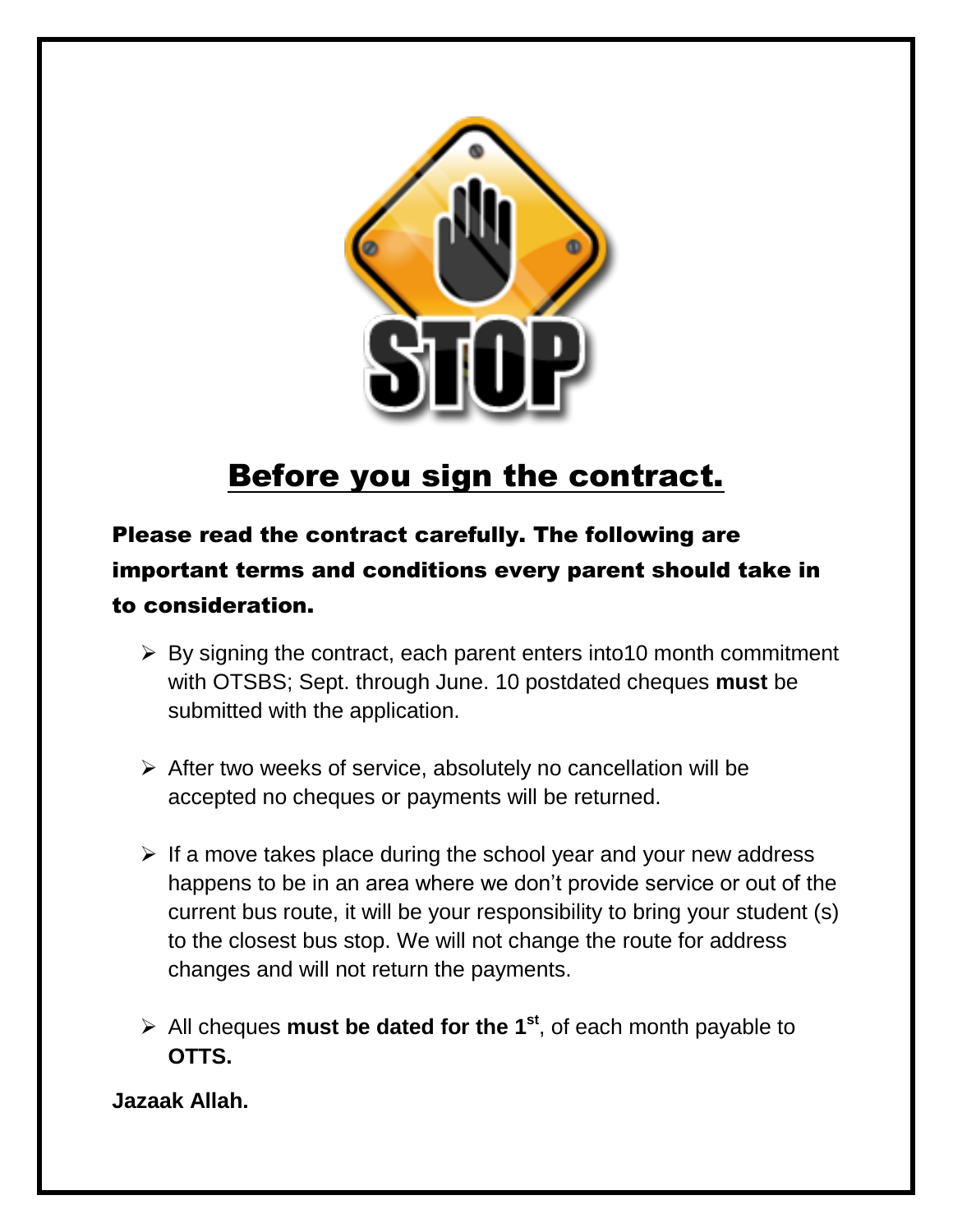77-6260 Montevideo Rd. Mississauga On. L5N 4E9

#### **School Bus Contract 2015-201**

Phone: 416-219-1370 Fax: 289-997-7949

This contract is made and entered into by and between all parents of students riding the school bus and the On Time School Bus Service, as per terms and conditions set by the On Time School Bus Service.

For the purpose of simplicity from here on and after, OTSBS mean "On Time School Bus Service".

- OTSBS will be responsible to transport your children to and from school for the 2015 201 school year.
- This contract shall be in effect from September of 2015, to June 201 pr according to the ISNA Elementary School calendar as adopted and adjusted by the school.
- OTSBS will charge \$180.00 for each student per month for transportation to and from school. Cost for one way ride will be \$120.00 per month.
- Parents are required to sign and enter into this contract with OTSBS for 10 months; Sept. 2015 to June 201.
- Parents will provide post dated cheques payable to **"Abdul Qayyum"** from September 2015 through June 201 by une 30<sup>th</sup>, 2015 to secure the position in the bus. Parents will be responsible for all NSF charges for bounced cheques.
- Parents are also required to accept and sign the "SCHOOL BUS CODE OF STUDENT CONDUCT POLICY", (provided separately), in order to have safe and efficient service.
- If a student misses the bus because he/she was late, parents will be responsible for his/her transportation to or from the school depending upon his/her missed trip.
- OTSBS will work with the school and the parents to resolve disciplinary issues in the school bus.
- OTSBS will not operate the school buses if the Peel District School Board cancels school buses due to weather conditions.
- OTSBS and the school will cooperate with each other to make the school bus operation safe and efficient.
- OTSBS agrees to conform to all rules and policies adopted by ISNA Elementary School.
- **For change of address , service availability dependent on space and location. (No refunds)**
- **Due to the annual cost of bus expenses, all monthly fees are prorated, (no deductions for holidays).**
- **To maintain continuity of each bus route, there is a strict no refund policy after two weeks of service, (unless parents find a replacement student for each reservation cancelled).**

In order to reserve space on the bus, please return the signed contract and completed attached application to the school ASAP, but not later than June  $30<sup>th</sup>$ , 2015.

Administrator,

OTSBS.

I have read and agree with above term and conditions.

| Name:      | Phone No: |
|------------|-----------|
|            |           |
| Signature: | Date:     |



Currently Serving Mississauga Islamic Schools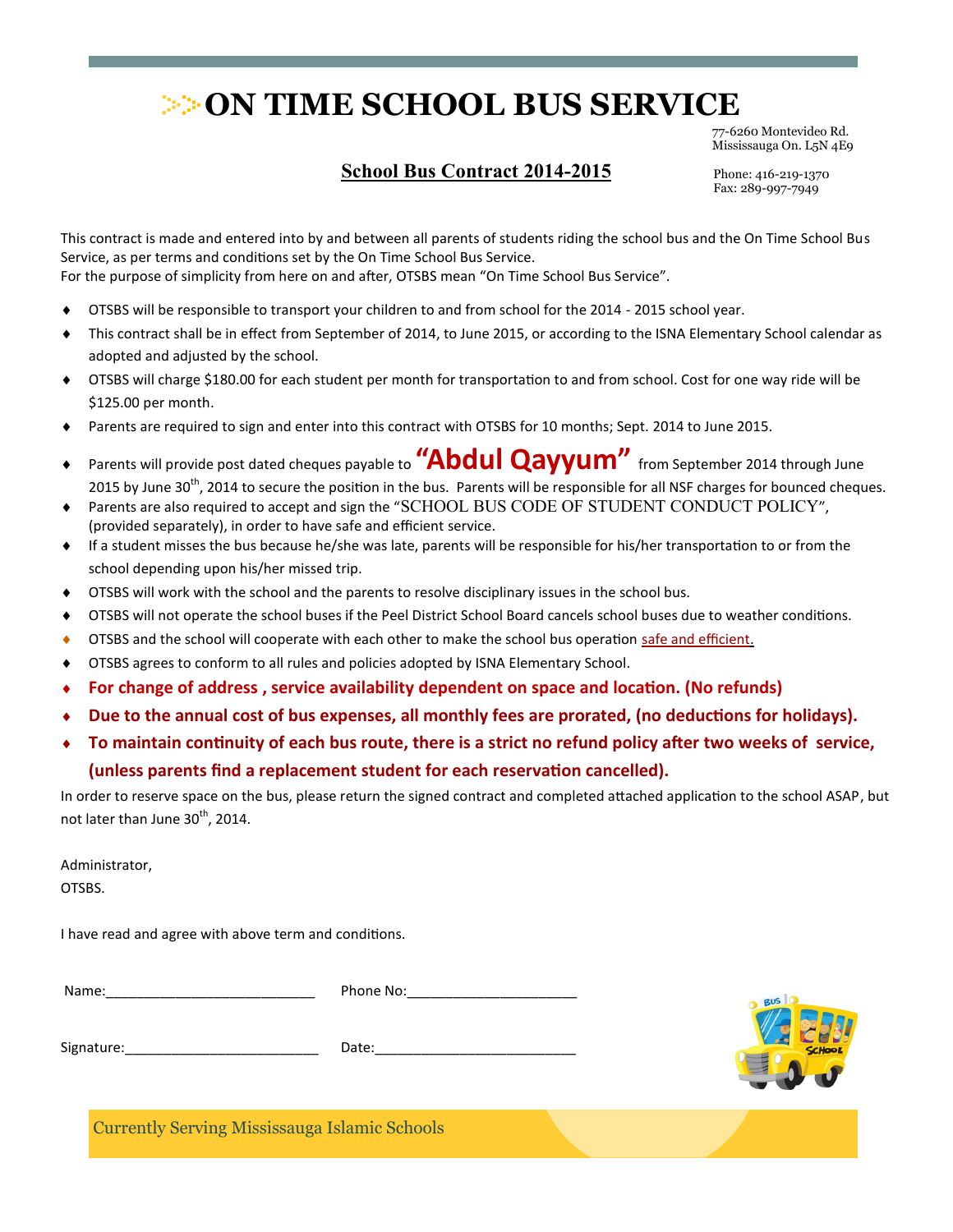77-6260 Montevideo Rd. Mississauga On. L5N 4E9

Phone: 416-219-1370 Fax: 289-997-7949

### **Rules for Student Conduct on School Buses.**

On Time School Bus Service (Mississauga) is pleased to be able to provide school bus service for students in our local ISNA Elementary Islamic School. This year many students are riding school buses. Even though a significant number of students travel by bus daily, there is often very little communication between parents and transportation staff, unless it is in the form of a written SCHOOL BUS CODE OF STUDENT CONDUCT POLICY, issued by the school.

Many parents and some students are not aware of the regulations governing school busing, or the school policies and procedures implemented to help ensure a safe ride for everyone. OTSBS and the ISNA Elementary have developed a School Bus Code Of Student Conduct Policy consistent with the Code of Conduct in schools, which addresses school requirements and respects three core values:

#### **SAFETY - RESPECT – RESPONSIBILITY**

The school bus policy, which applies to all students on all ISNA Elementary School buses, recognizes the driver as the authority on the bus at all times, and expects students to do the same.

- 1. The school bus is considered an extension of the classroom, and therefore, classroom conduct must be observed at all times.
- 2. The bus driver is responsible for the students on the bus and must, therefore, receive the respect, consideration and cooperation of each student.
- 3. Students shall be assigned seats and shall remain in that seat while on the bus.
- 4. Students are not to attempt to get on or off the bus, or move inside the bus while the vehicle is in motion.
- 5. Students are expected to be at the pickup point 5 min. before scheduled leave time. The bus will not wait more than **3 Seconds** in the morning for students who are not at the pickup point at the scheduled time.
- 6. Students are expected to go promptly to their bus after school is dismissed or when their bus is scheduled to leave school.
- 7. Apart from ordinary conversation, classroom conduct is to be observed while riding the bus.
- 8. Eating on the bus is at the discretion of the driver; however, if the bus is not kept clean the privilege will be withdrawn.
- 9. While leaving the bus, students shall observe the directions of the driver.
- 10. In the case of a maintenance problem, students transferring to a second bus must not leave the transfer bus stop area while waiting.
- 11. Any student violating bus regulations shall be reported by the driver to the Principal as soon as possible. The Principal has the authority to suspend or recommend permanent withdrawal of the bus privileges subject to the provisions of the School Act.

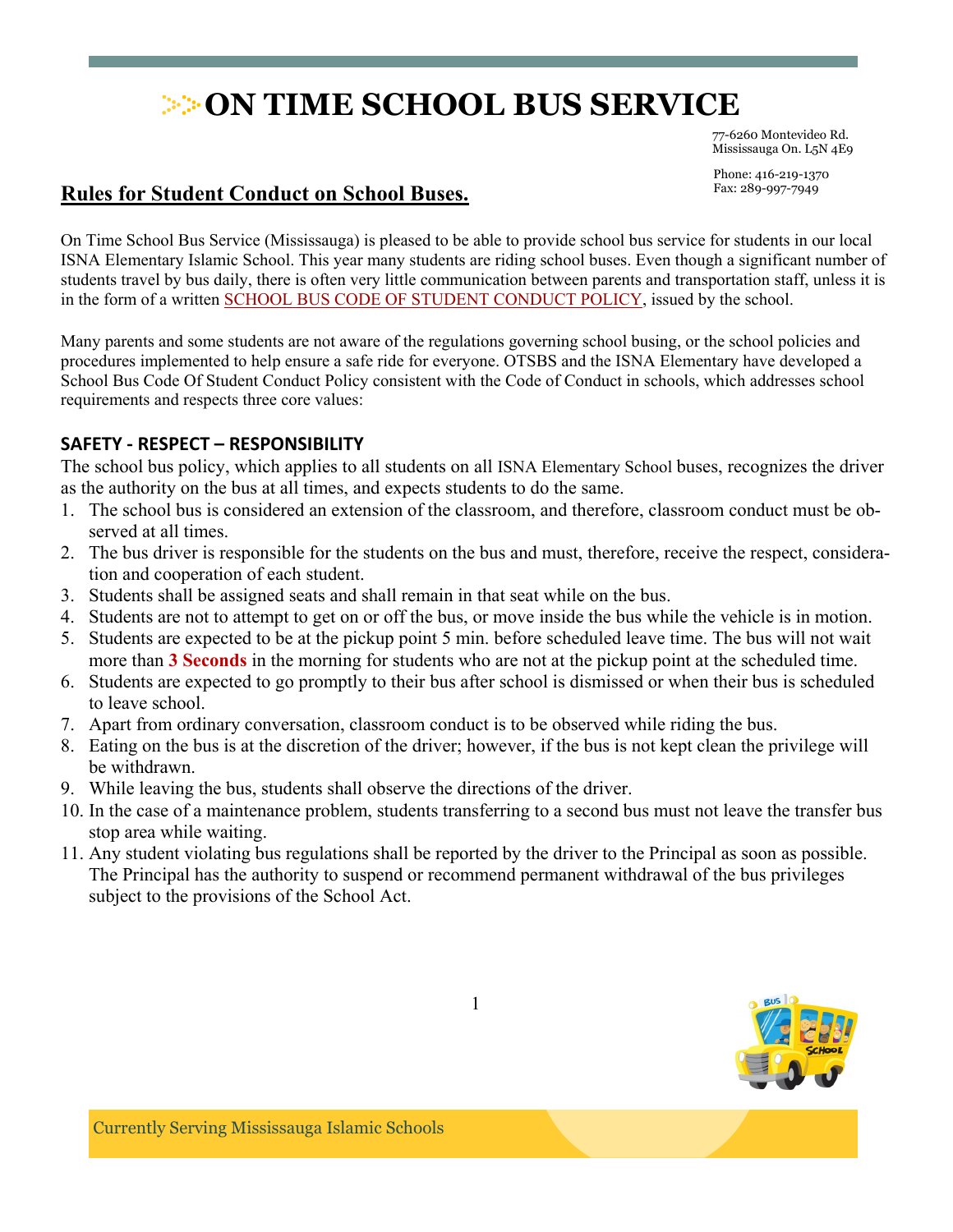The following activities are prohibited:

12.1 Unnecessary conversation with the driver

- 12.2 Extending any part of the body out of the window
- 12.3 Using profane language
- 12.4 Throwing any items
- 12.5 Smoking on the bus
- 12.6 Fighting

DO NOT BULLY OR INTIMIDATE OTHERS. We have experienced an increase in incidents of student bullying and harassment on the buses. This behavior **will not be tolerated** and will result in a long-term suspension of bus privileges or a referral to the school administration. Students experiencing bullying or intimidation on school buses are encouraged to discuss this with a trusted adult. These concerns should be brought to the attention of ISNA Elementary or the Administrator of Transportation OTSBS at 416-219-1370.

In order to ride on a school bus, non-registered students **MUST** provide a note from their parent/guardian, signed by the school principal or authorized staff member. This will always be subject to available space on the bus.

Students wanting to disembark at a stop other than their designated stop must provide a permission slip signed by the principal or authorized staff member.

#### **Student behavior which contravenes these values or whose actions distract the driver, cause or have the potential to cause harm or discomfort to self or others, is subject to disciplinary action, which includes the following:**

- 1. Verbal warning from the bus driver (initially in routine situations).
- 2. Possible seat re-assignment.
- 3. Issue of a School Bus Conduct Notice, in the following order:
- a) One written warning (bus privileges suspended until notice signed by parent and returned by student to the bus driver).
- b) Two-school day suspension of bus privileges.
- c) Five-school day suspension of bus privileges.
- d) Service suspended for an undetermined length of time: issued for repeated offences or for striking another person, fighting, vandalism, spitting, throwing objects out bus windows, lighting matches or other flammable objects, possession/use of laser pointer, unauthorized use of emergency equipment, unauthorized exit through rear emergency door, and other serious contraventions of the bus rules. When a student receives this type of suspension, parents should arrange an interview with transportation and school staff. The length of the suspension period will be determined during the interview. The school principal will always have the final authority. Please phone 416-219-1370 to arrange appointments.

It is the parents' responsibility to ensure that students have been told the school bus rules and to administer discipline. Students are expected to respect these rules.



77-6260 Montevideo Rd. Mississauga On. L5N 4E9